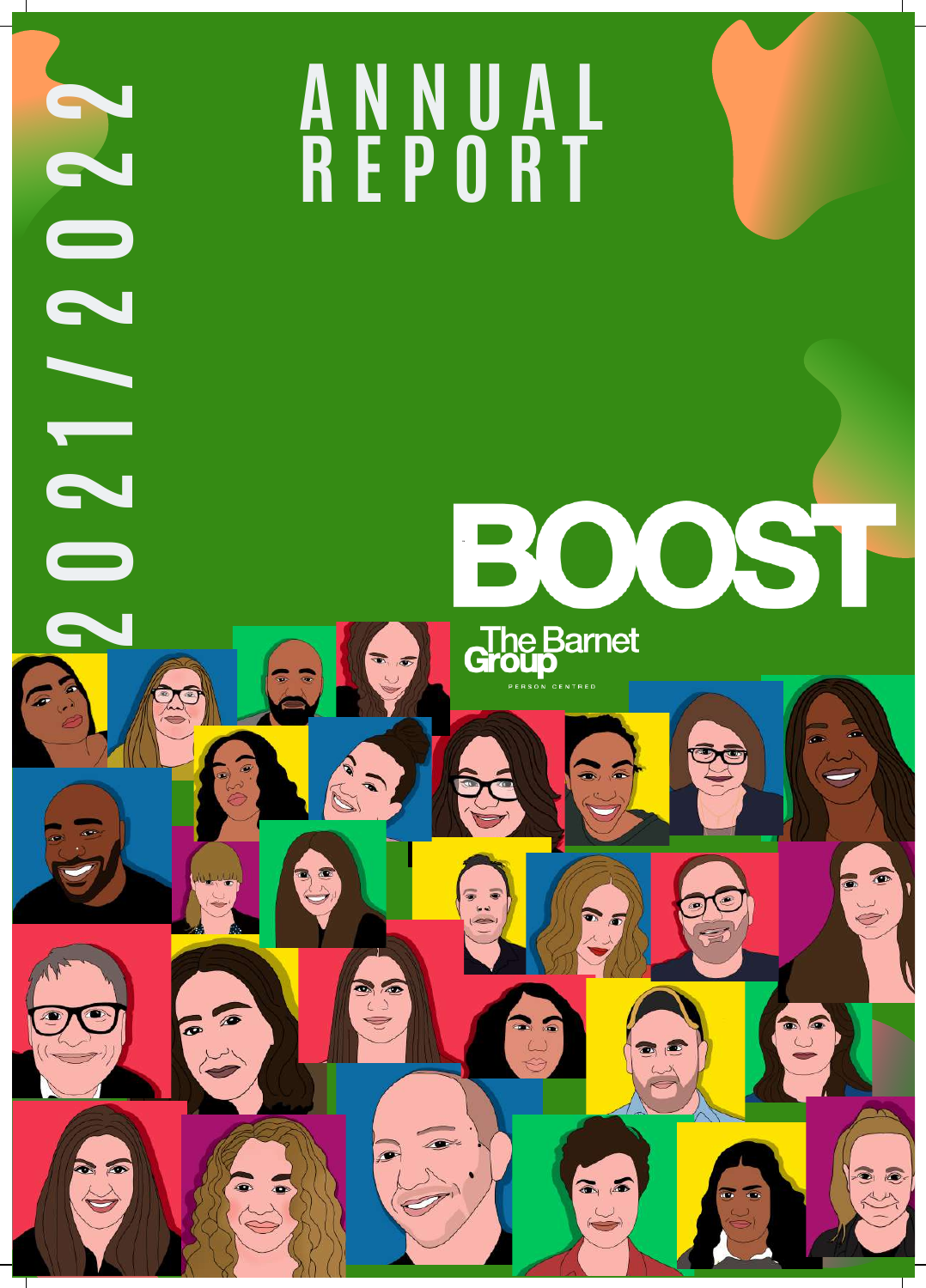

# 25 522 **Total interventions**

16 300 total employment interventions 9 222 total housing and benefit interventions

2021/2022 what a year we have had, this year the team has exceeded my expectations not just by a little but by a huge amount. We initially set a target of helping 300 local Barnet residents into employment, we ended up helping 387. This by far has been the most we have ever achieved in a single year. The outcomes are great but without the range of knowledge and expertise we have across the team this would never have been possible. Especially with the added support we had from the innovative pilot programme of having our very own CAB (citizens Advice bureau Adviser) based in our venues. A big thank you also goes to Public health who funded a training programme called SYLO (Sort Your Life Out) which every member of the teams have gone through and we hope to along with use to better support participants, also use what we have been taught to deliver training across the group to other teams.

Another great achievement this year would have to be the extension of the JETS project which performed so well they were given a 1 year extension well done to Yolanda and all the team. We also had great outcomes within the Make It happen hub on Grahame Park well done to Michael and Michelle, towards the end of the financial year we launched our newest project which has been funded through the European Social Fund and is in partnership with the WLA (West London Alliance) the project is called WLB ESS which stands for West London Boroughs Employment Support Services, and has a target of signing up to the programme 575 people over 20 months and helping 137 participants into employment, thank you and congratulations to the great start Tara and the team.

With Success comes higher expectations and this coming year will be another challenging year in many ways as we also have the cost of living crisis, but with the added support within the team from all of our Welfare Benefits Advisers and Housing Support Officers many people will receive the support required to help make a difference. I would like to lastly say that this last year all amazing outcomes are because we have such an amazing team thank you Team BOOST.

- Lawrence Graham, BOOST Manager

**1463 job outcomes since 2015**





Lawrence Graham, BOOST Manager



**Emily Wilson, Team Administrator**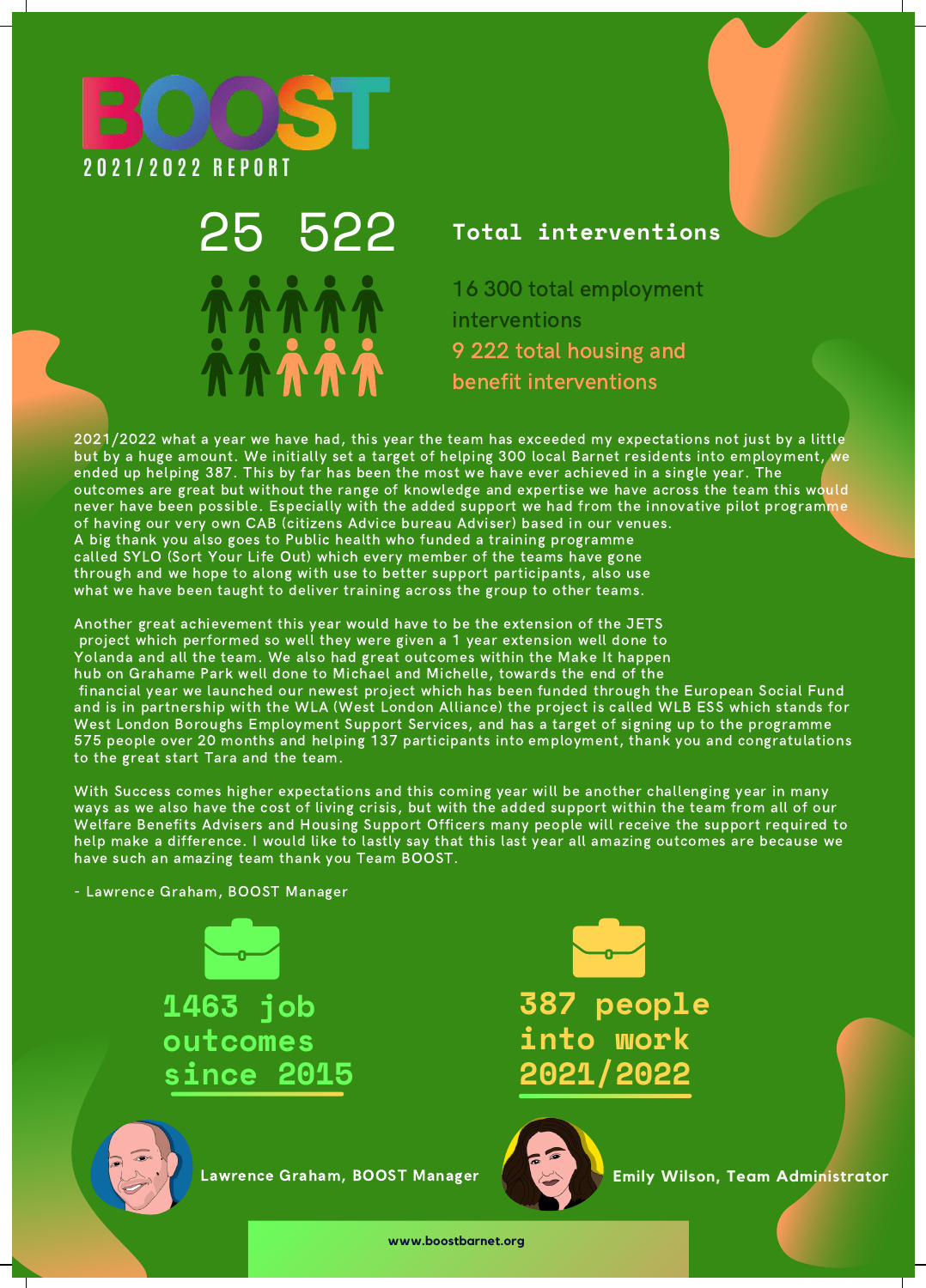# **Employment** Support

BOOST support not only job-ready Barnet residents but all those who are unemployed or want a change in career. This includes rough sleepers, graduates, people with disabilities, those furthest from the job market and those who lack confidence or motivation. Everyone we work with is different so we use a tailored, person - centred approach that helps clients to overcome their own barriers and get ready for employment



**Michelle Tye, Lead**

**Michael Anderson, BOOST Triage and BOOST Burnt Oak Engagement Officer**

**Genevieve Lecomte, BOOST Employment Advisor**

**Andrew Potter, BOOST Team Lead/Senior Progression Coach**

**Employment Support Officer**

**Employment Support Senior Employment Officer (Rough Sleepers) (Rough Sleepers) Support Advisor**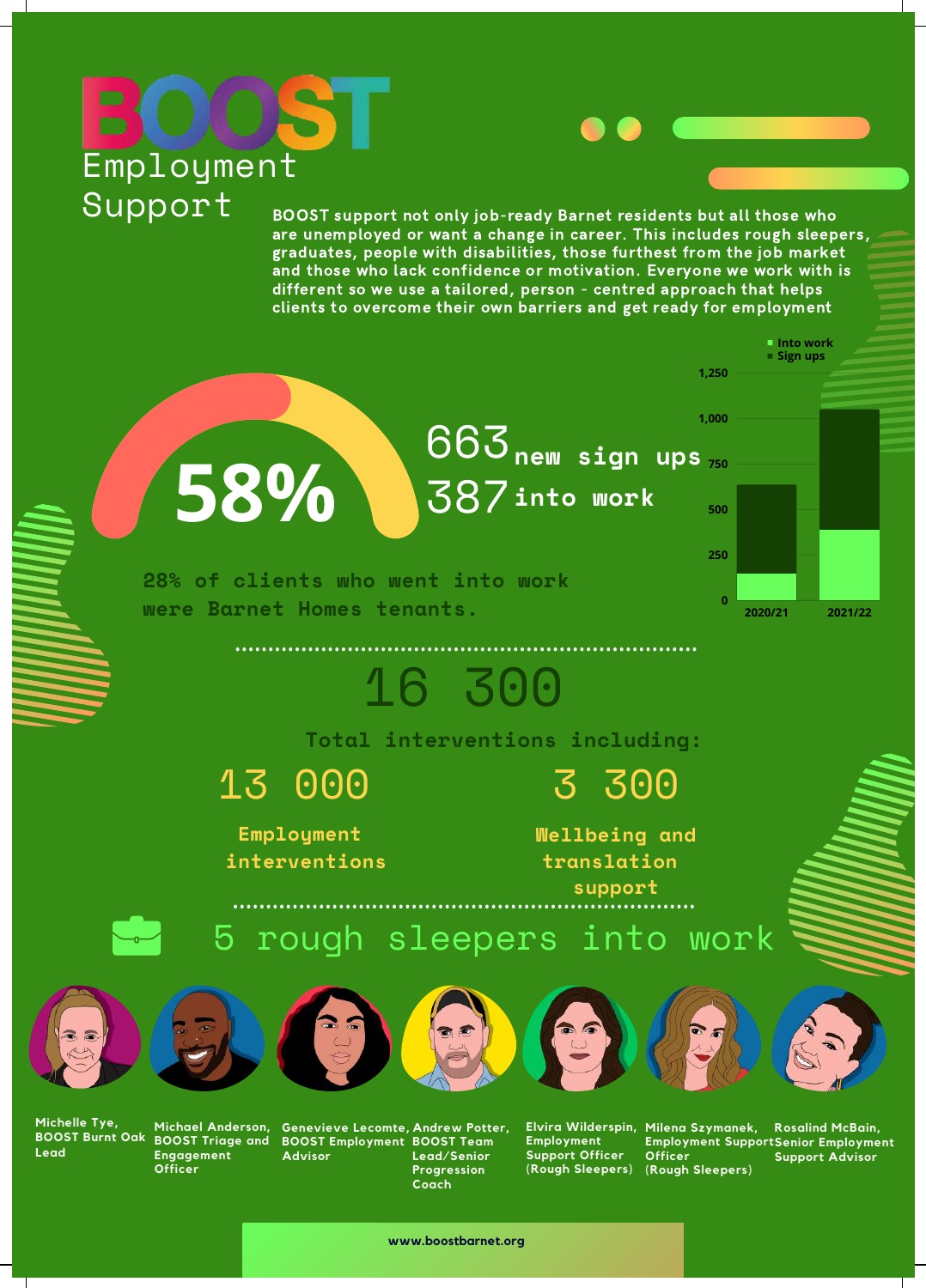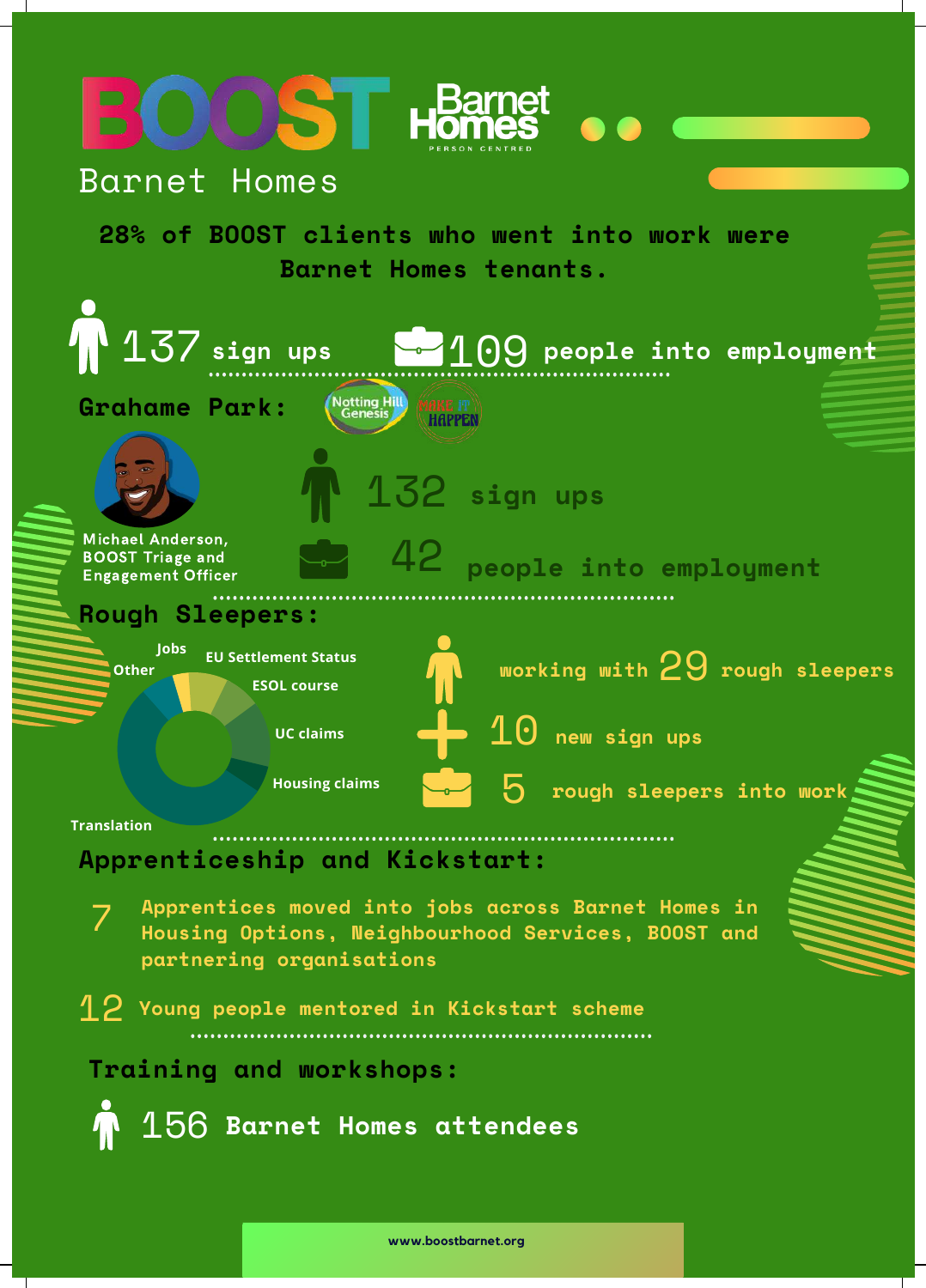### Housing and Benefit Support Calls managed 6510 Emails managed 2712 The Housing Support team has continued to support Barnet residents as they faced coming out of lockdown and being hit with the cost of living crisis. Between January 2021 and March 2022, we have been able to support 83 households with their utility bills and other essential costs such as food through the COVID-19 Winter Grant and Household Support Fund. 9 222 2 410 **calls & emails welfare benefit advisor appointments Demand on our welfare benefit advisors increased by 64% from 2020/21. Most support 12,500 given around general benefit advice, council tax support, PIP & UC. Our call centre and mailbox**

**demand has slightly increased compared to 2020/21, with 2,500 demand for advice & information on DHP, council tax and benefits being the highest.**



**DHP 923 Discretionary Housing Payments awarded with a value of £2,076,714.21**

**Supported 83 households with Household Support Grant**

# Testimonial:

'I am single mother of 5 children and I suffer with extreme depression and anxiety and the last few years for me have hit me hard in every way. I became extremely mentally ill throughout the pandemic , my spells of depression became darker and my anxiety attacks became more frequent. I had intense difficulty managing financially with all the children at home and life was becoming *unbearable.*

Nicola spent a lot of time advising me and building me up to get out of this never ending pit of distress I have been in. Nicola got me to a place where I felt I was able to take on part time work and has been going through all my finances with me and I am now on my *way to becoming more financially stable.*

Nicola is extremely responsive to my emails and request of support and help and recently Nicole helped me do a Dhp application which was successful and now I am arrear free on my rent account which has given me a new bounce in my step. Because of the constant support of Nicola I have built up the confidence to now face my council tax arrears and i am confident that I will be able to *bring them right down which got me is a big step.*

Nicola a credit to your team and she does exactly what you are called BOOST, she has boosted my life in a positive way and *although I have a little way to go yet I know believe I can get through it all.*

I would like to say thank you to Boost but mainly thank you to Nicola for all she has done for me and my family.' Ms. E.



**Yalini Shanmuganathan, Senior Housing Support Officer**



**Florinda Gjergjaj, Senior Welfare Benefit Advisor**



**Advisor**







**Nicola Lewis-Moses, Antony Jones, Welfare Benefits Advisor**



**Contact Centre Officer**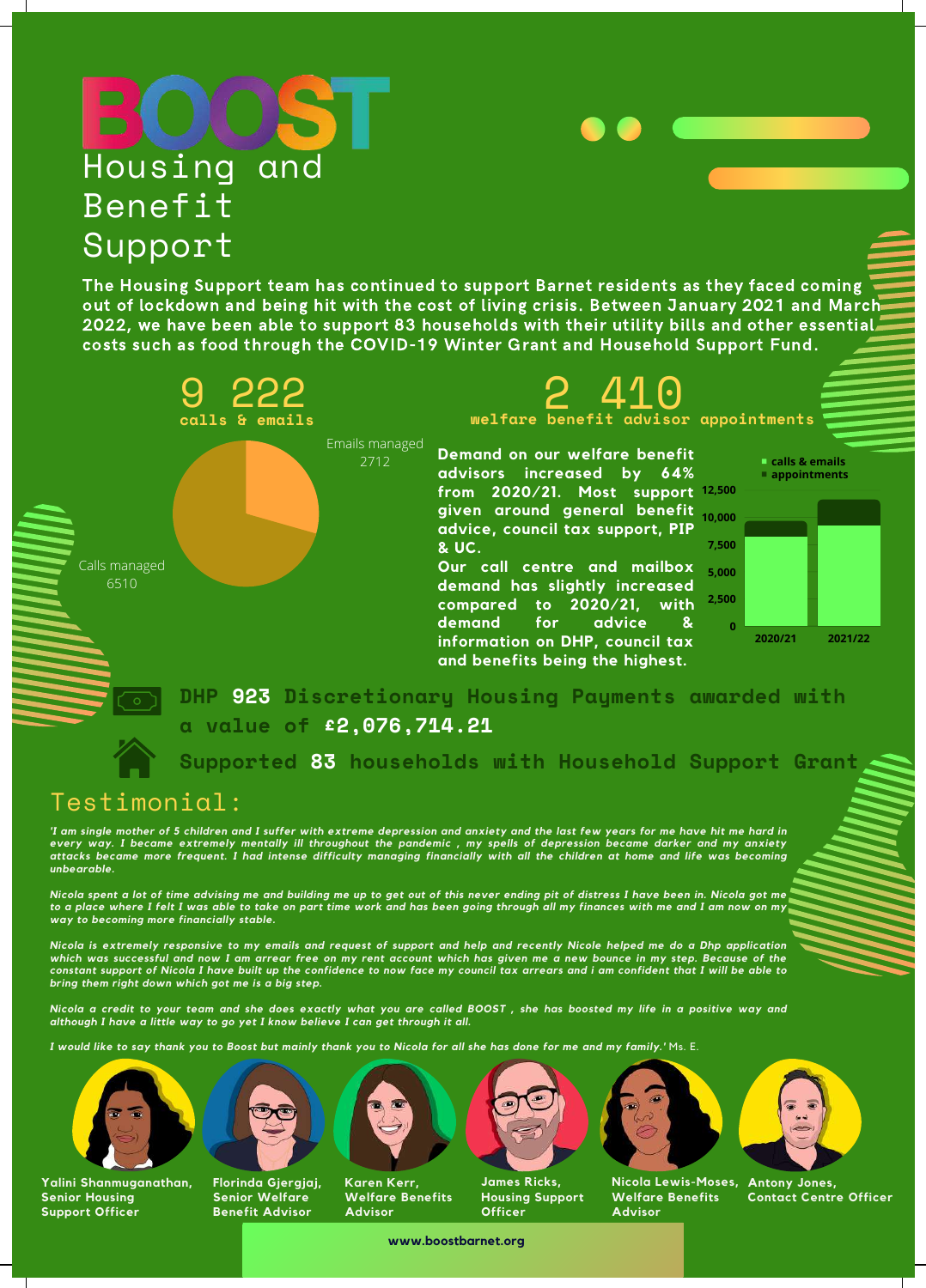# Young People 16-24 year olds

As we have come out of lockdown over the past year, opportunities for 16-24 year olds have definitely picked up! We have supported our young people into a wide range of careers, apprenticeships, and volunteering roles from IT to recruitment. Thanks to the lifting of restrictions, we have finally been able to see them face to face and even host some amazing events like our Youth Mental Health Day and Youth Focus Group. After such a successful year, we are looking forward to the year ahead where we hope to help even more young people and host



**www.boostbarnet.org**

**Sign up**

**200**

**150**

**100**

**50**

**into employment**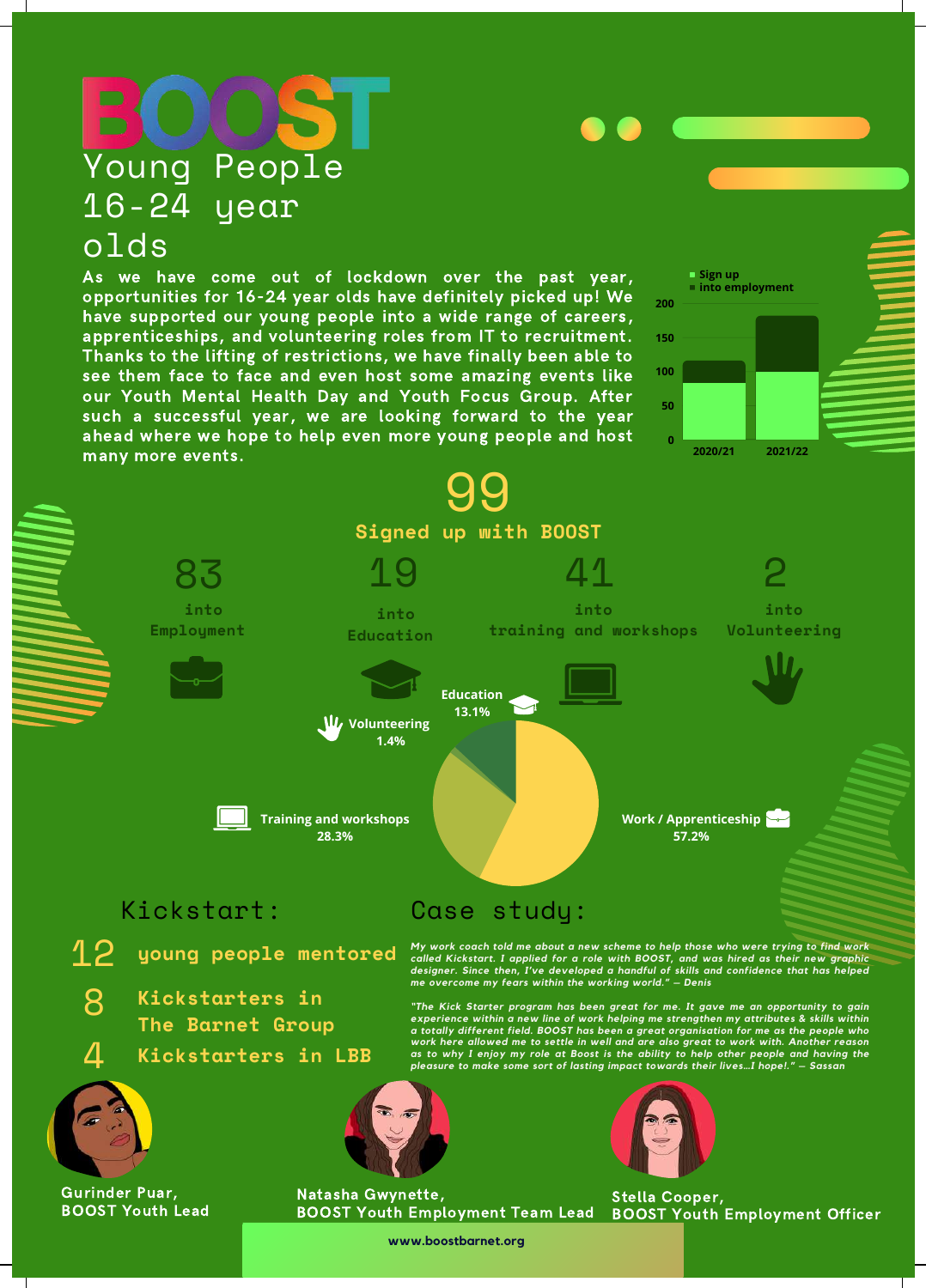# **OS**

# Digital Inclusion



"Make It Click" is part of Learn My Way, developed by Good Things Foundation and made possible through funding from Google.org. This project is a collection of online learning resources to help people build their digital skills. It includes courses, tools and templates carefully picked from established websites with a track record of providing reliable digital skills content.

Webinars were being hosted from April 2021 - October 2021 **Make It Click webinars from April to October 2021**

240



**People signed up for MIC webinars April - October 2021**

**Number of signups with Learn** 67 **My Way**



# **Get Online Week 2021:**

Get Online Week 2021 is a campaign lead by The Good Things Foundation to raise awareness of the benefits of being online.

The Barnet Get Online Network, a network of community partners across Barnet, held a series of face-to-face workshops and online digital skills events between the 18th – 24th October to support Barnet residents who are new to the internet or who want to improve their digital skills. New hashtag #BarnetGetOnline

Community Partners:



### **Digital Champions:**

30 Digital Champions were recruited during the week of awareness - Digital Champions are volunteers who help deliver digital training in Barnet communities.<br>CPD Accredited Training offered to all digital champions.

# **Barnet Council Refurbished Laptop Scheme:**

BOOST Barnet coordinates the Refurbished Laptop Scheme through partnerships with community organisations to ensure that Barnet residents are able gain access to equipment and skills to enable them to improve their digital skills. Over the last 12 months BOOST has provided over 400 laptops to Barnet residents to support with seeking employment, improving digital skills and reducing isolation. 400



Digital Inclusion Coordinator



Schiffer Santos, BOOST Apprentice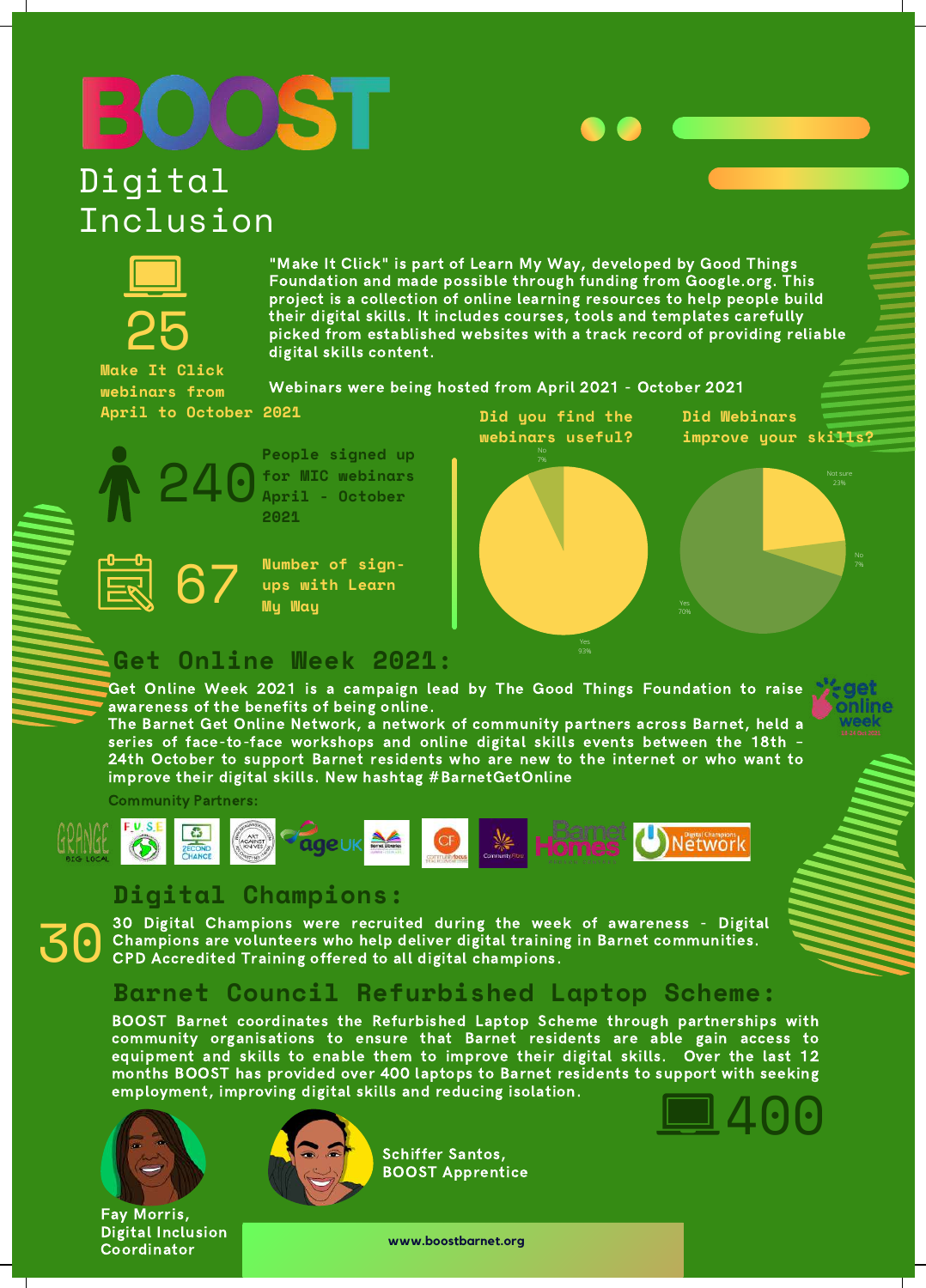# OOST **JETS**

Job Entry Targeted Support (JETS) is a government initiative to help people who were made unemployed during COVID. In 2020 Boost subcontracted with Shaw Trust to deliver employability support interventions to eligible Barnet residents as part of the JETS program.

> The program was originally commissioned for 18 months but due to its success, it has been extended for an extra 12 months.

7 164 **registration**

**events**

<u>La 12</u>

471 **participants into employment**

Working as a team we've been able to draw on a diverse range of skills and experience to create a suite of more than 30 presentations covering Employability, well-being, and Digital skills. Over the past year, we have scheduled 12 333 events with 7 164 registrations. Our passionate and dedicated Employment Coaches have helped 471 participants into employment.

Client feedback continues to be very positive with the following results. The number of people helped into employment is separate from BOOST outcome.

### Survey reviews: Testimonials:



- Excellent session!
- The session was very informative and I gained helpful insights into writing a better CV.
- It was a very helpful session with a lot of extremely useful information that I didn't know about



Yolanda Pinto, JETS Team Leader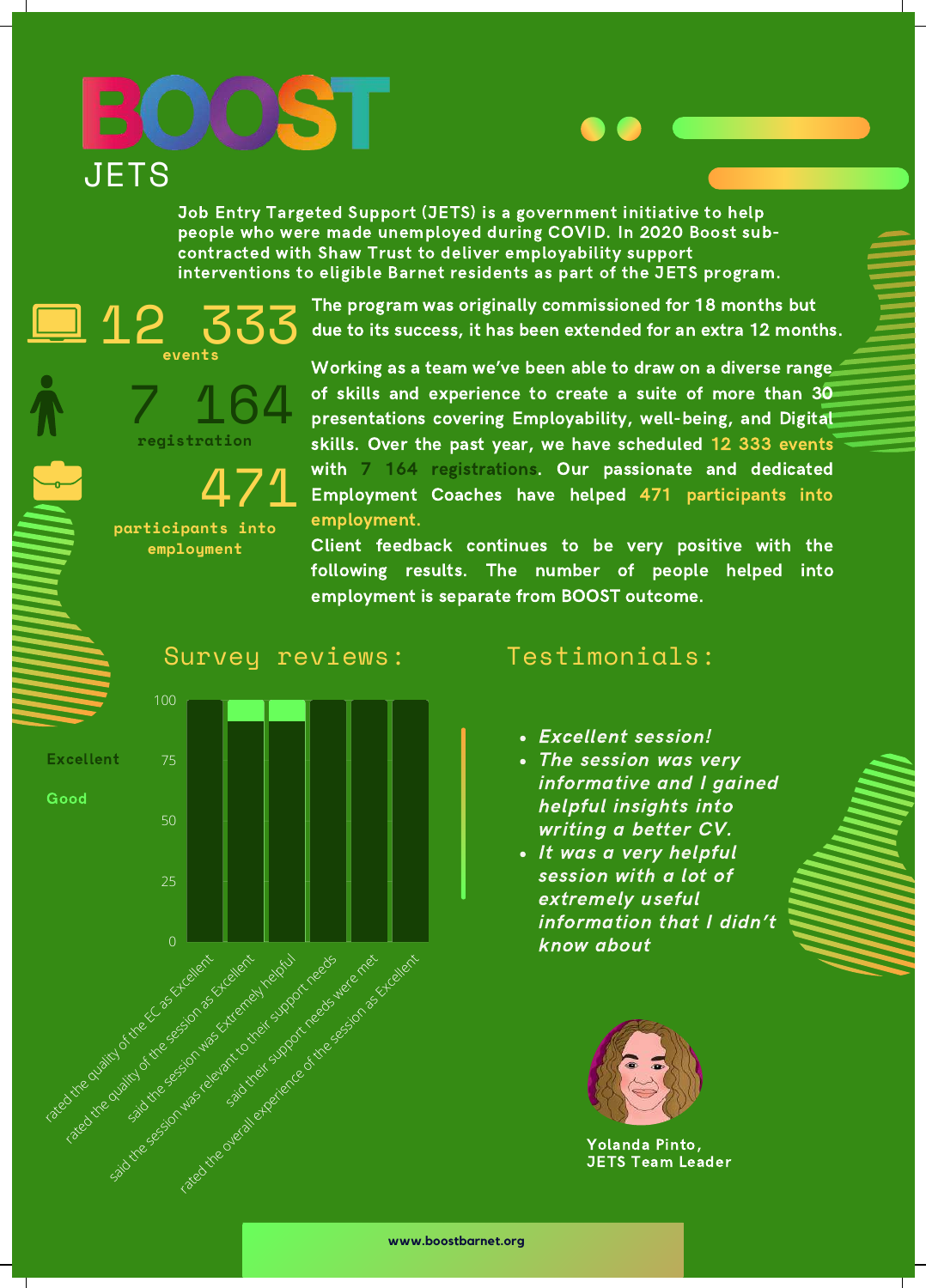# **Recruitment**

Supported 100+ individual employers with their recruitment for Staff, Apprentices and Volunteers



Ran 40+ Career insight, virtual and face to face recruitment sessions

Created an Employer Services page for the Boost website enabling 50+ local businesses to approach us directly with their vacancies including schools, childcare providers, leisure centres and retailers



Helped address the wider social care staff shortage in the Borough by co-hosting a bespoke Job fair event and provided a weekly drop-in space for Social Care organisations to recruit staff – 21 since October

Offered a supportive presence at job fairs – including the Theresa Villiers MP sponsored: Barnet Training, Apprenticeship & Jobs Fair, Brent Cross Retail Job Fair and the highly successful Middlesex University Care Fair



 $0 +$ 

50+



Attended community partnership events at cross borough outreach locations to strengthen local ties and promote awareness of the employment support available via Boost



# Testimonials:

*'We have been working with Boost for about six months, in that time the staff have always gone above and beyond in their knowledge and assistance. It has been beneficial for our Social Value Commitment as we are reaching client areas to recruit and have also booked an upcoming virtual recruitment event with Boost Barnet.'*

**Alex Carle – Social Value and Customer Welfare Lead – Equita Ltd.**

*We have recruited 2 apprentices' roles through the Boost service for our Barnet Homes sites who are* performing extremely well, 3 permanent roles on our Barnet Homes sites and 2 positions in our head office based in Mill Hill. 7 talented local people placed in positions locally and adding huge value to *our company.* **Quinn London's Property Services**



Louise Lynch , BOOST Recruitment Lead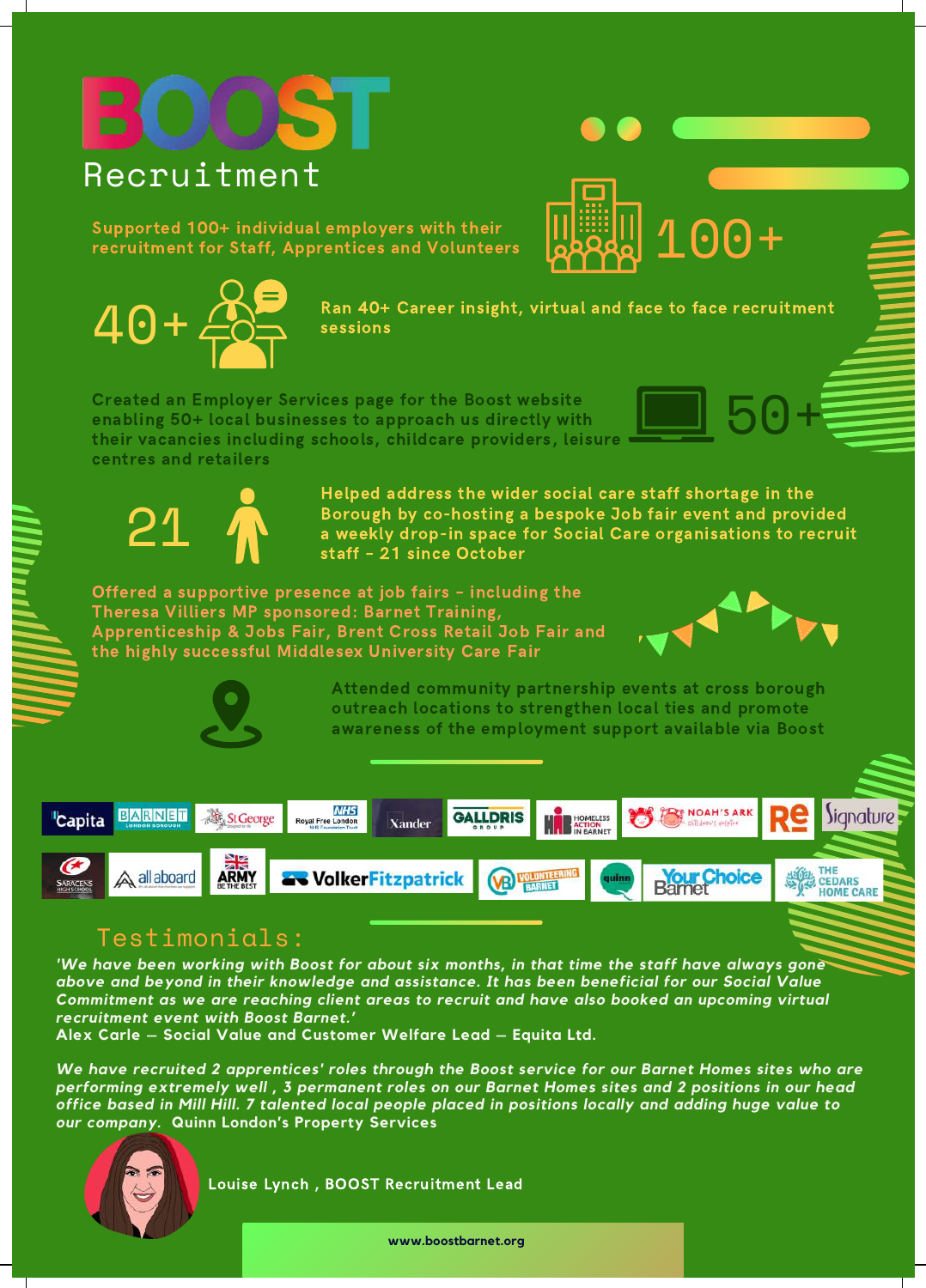# West London Boroughs' Employment Support Services





West London Boroughs' Employment Support Services launched in January 2022. (WLBESS)is a £2.7 million project match-funded by European Social Fund that is designed to support over 3000 West London residents to gain well-paid employment. The programme provides specialist support for the long-term unemployed, inactive, and short-term unemployed with additional barriers to employment. The boroughs that are taking part in this initiative are Barnet, Brent, Ealing, Hammersmith and Fulham, Harrow, and Hounslow.



The aim of this project is to provide specialised employment support and training for Barnet residents. Whether participants require additional training, key skills, or just guidance through their job search and application, we'll eliminate any employment barriers that could have been holding them back from finding work. Our support also includes exploring their motivations for the workplace or educational environment and setting goals for their development.

### Case study:

*When I first contacted P., she had been a full-time career for her nephew for several years. Her nephew has physical and mental disabilities and required constant care. P. caring responsibilities were* coming to an end as her nephew was moving back in with his parents. P. had previously worked in retail but did not want to go back to this sector. P. was feeling very confused and unconfident about her *career.*

P. shared with me that she liked to help others and in her personal life she supported several of her *friends and family to improve their lives. Through discussion I found that P. had previously struggled with housing as well as assisting her network with housing related issues. She felt very passionate about lack of support and compassion from many housing officers, she wanted to be the exception. I supported P. in making applications for several housing officer positions predominantly with local authorities and housing associations. As part of the process P. was required to do some videos which she found challenging, we practiced together till she got this right. P. was invited for interviews and spent some time prepping for these. I ran mock interviews via Teams before and debriefed after. P. has started in her new role as a Tennant Liaison Officer for a Housing Officer*



Tara Mohseni, ESF Project Lead BOOST@184 Manager Employment Advisor Employment Advisor



Shakoor Din, BOOST ESF



Maria Elisa Monivas, BOOST ESF



Genevieve Lecomte, BOOST Employment Advisor



Carol Jackson, **BOOST** Employment Advisor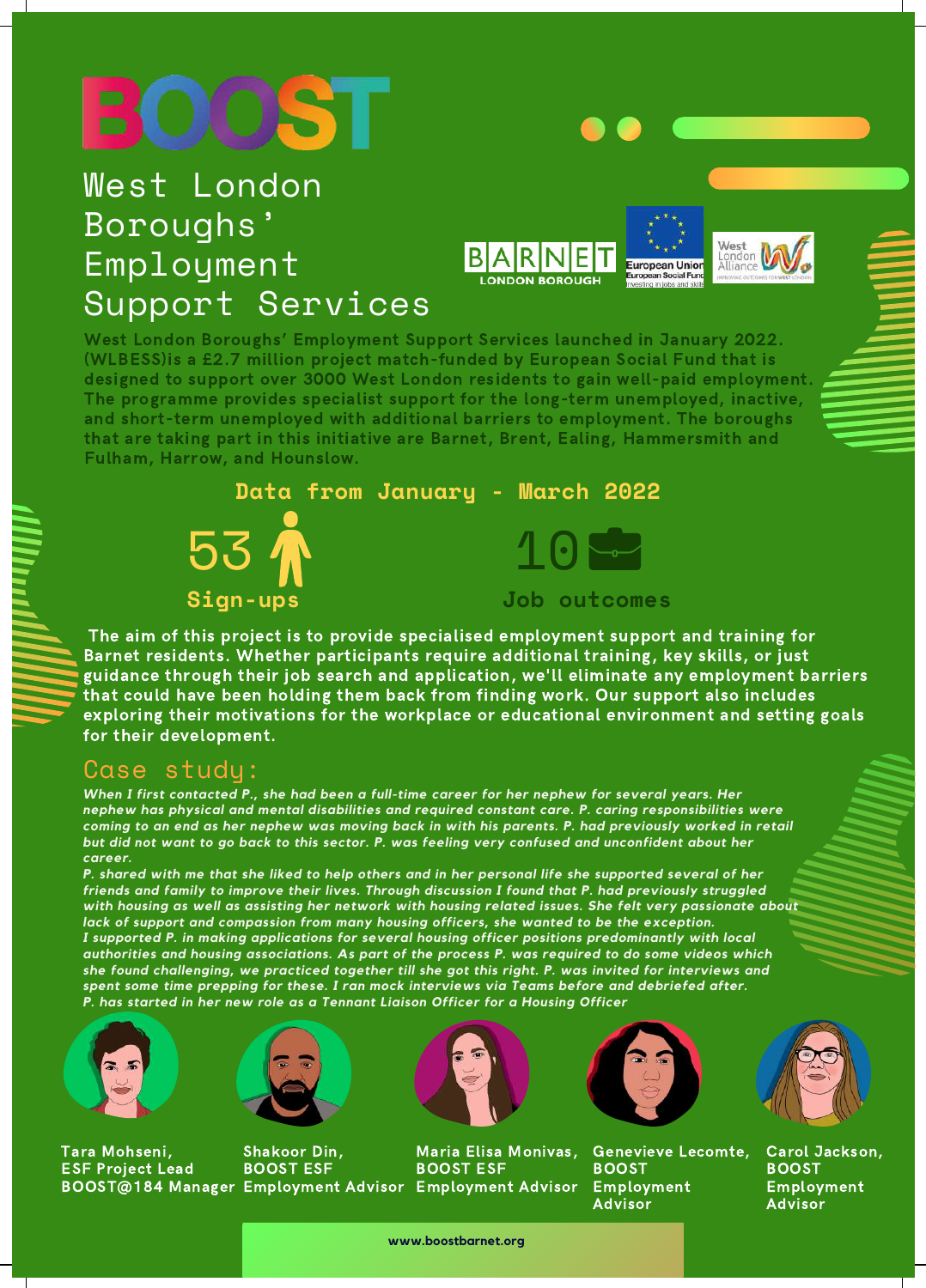# **OS** Apprenticeships

### Mentoring:

**''In 2020 BOOST took on responsibility for the Barnet Group Apprenticeship Programme. Our Apprentices hold down jobs throughout the company while studying one day a week with LBL Skills for the Chartered Institute of Housing Level 2 Qualification in Property Management. We are committed to supporting the Apprentices to gain their qualifications and to transition into jobs in the Group or one of our partners.**

**From our 2021/22 cohort of seven Apprentices I am pleased to say four moved into jobs across Barnet Homes in Housing Options, Neighbourhood Services and BOOST, two started work with contractor partners Quinn London Ltd and Volker Fitzpatrick and one moved on to a Level 3 Apprenticeship with our Gas Safety team.**

300 hours spent on Mentoring Apprentices

**Towards the end of 2021 we recruited a further ten Apprentices into our 2021/22 cohort. This new group are holding down roles in Housing Options, Income Collection, Fire Safety, BOOST, Community Engagement and Regeneration and are actively working towards completing their four CIH modules. We have already had conversations on how we can help them stay within the group or find a job elsewhere.**

**Feedback from this year's apprentices:**

- **'this opportunity has changed my life, I didn't know what I would do next'**
- **'my manager is supportive and challenging'**
- **'Chris the trainer is really good, helpful and encouraging'**
- **'Lawrence is a supportive and responsive mentor who knows his stuff'**

**From my point of view I would describe the last two cohorts as a pleasure to mentor and I have been proud not only to see their job outcomes but also their personal changes and development.'**

**Lawrence Graham – BOOST Manager**



### Testimonial:

"I found my Apprenticeship through a member of staff at BOOST. I then applied for the "Gas Safety Team Apprentice" as I could see the potential in this role for my future. I decided to apply far an apprenticeship because at the time I was at college studying a subject I saw I had no future in, so I started looking for an apprenticeship as I have always wanted to apply for one as it really interested me as you can earn while you learn. During my apprenticeship I learnt a lot of life skills, the key skill I really improved on was communication skills which I was really lacking in.

I completed my apprenticeship receiving a Level 2 in Housing & Property Management, along with a CIH (Chartered Institute of Housing Level 2), Safeguarding level 2 and a Customer Services Level 2 qualifications.

This apprenticeship has allowed me to work towards my goal which is working for the Gas Team as an engineer. I am now a Gas Safety Engineer apprentice doing a Level 3 where I'm working to become a fully qualified Gas Safe Engineer and continue my journey in Barnet Homes."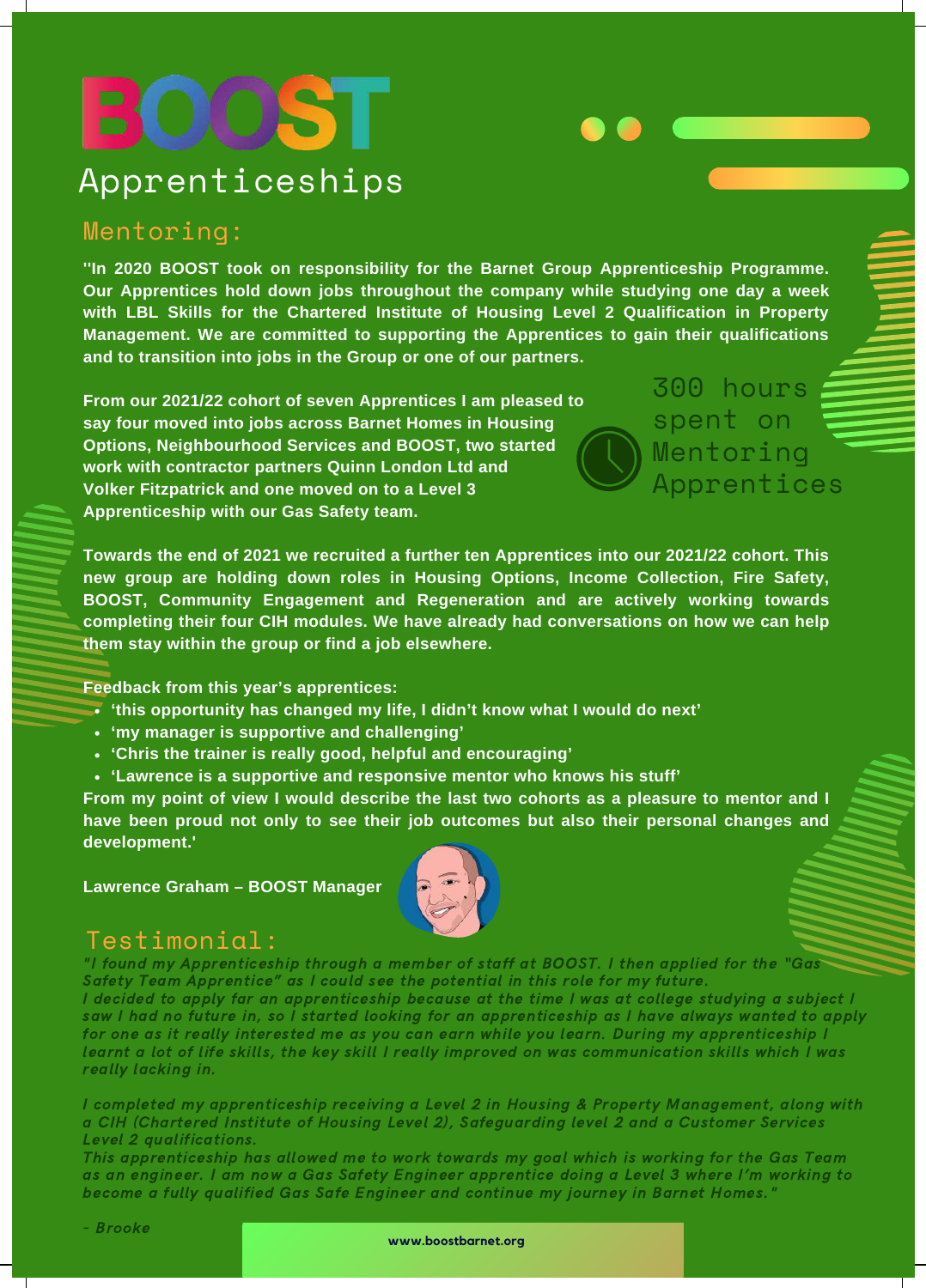



# **Social Media followers growth in 2021/2022**